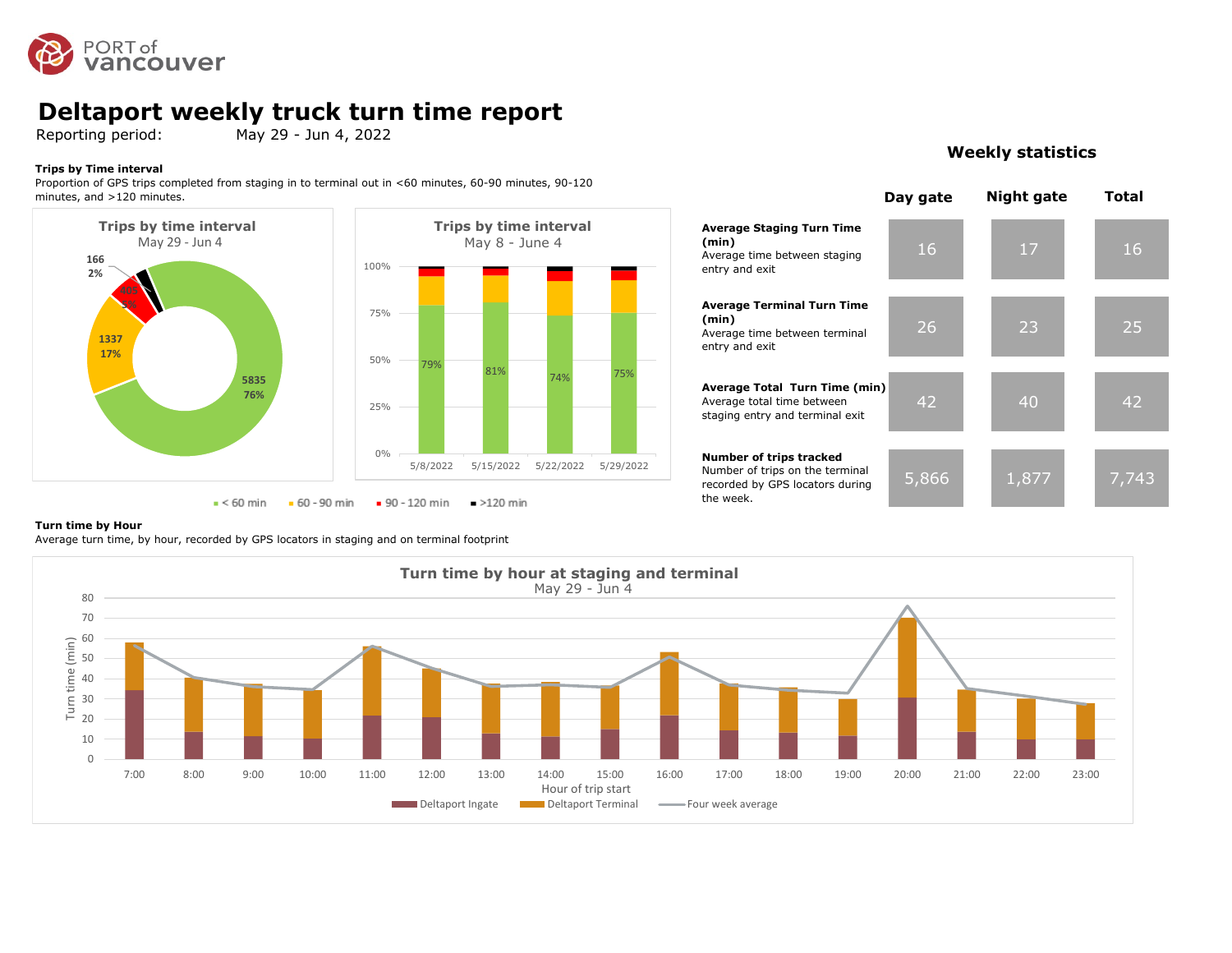



### **Deltaport weekly truck turn time report**

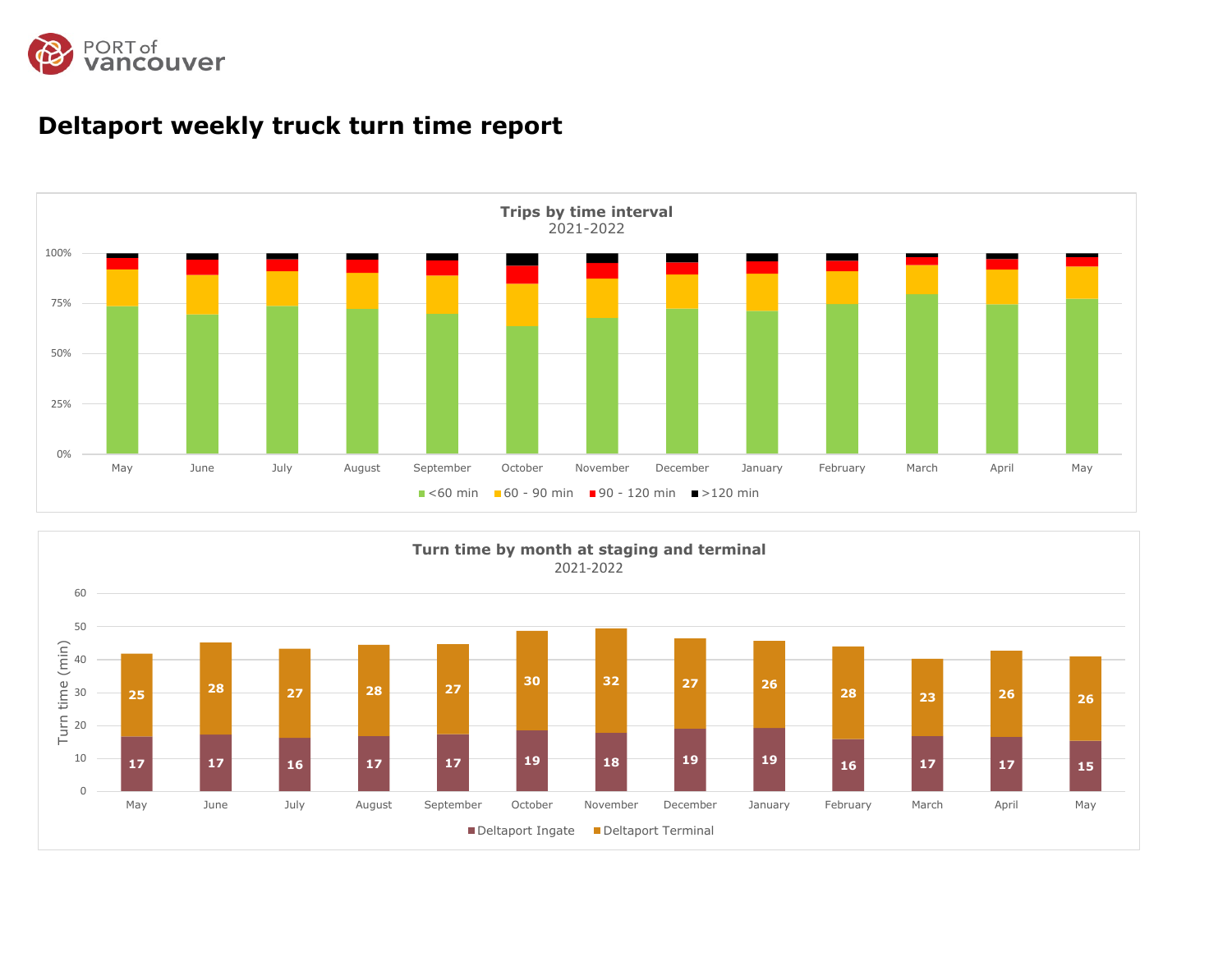

## **Vanterm weekly truck turn time report**<br>Reporting period: May 29 - Jun 4, 2022

#### **Trips by Time interval**

Proportion of GPS trips completed from staging in to terminal out in <60 minutes, 60-90 minutes, 90-120 minutes, and >120 minutes.



Reporting period: May 29 - Jun 4, 2022 Current report summarizes all other days this week. **Weekly statistics**



#### **Turn time by Hour**

Average turn time, by hour, recorded by GPS locators in staging and on terminal footprint

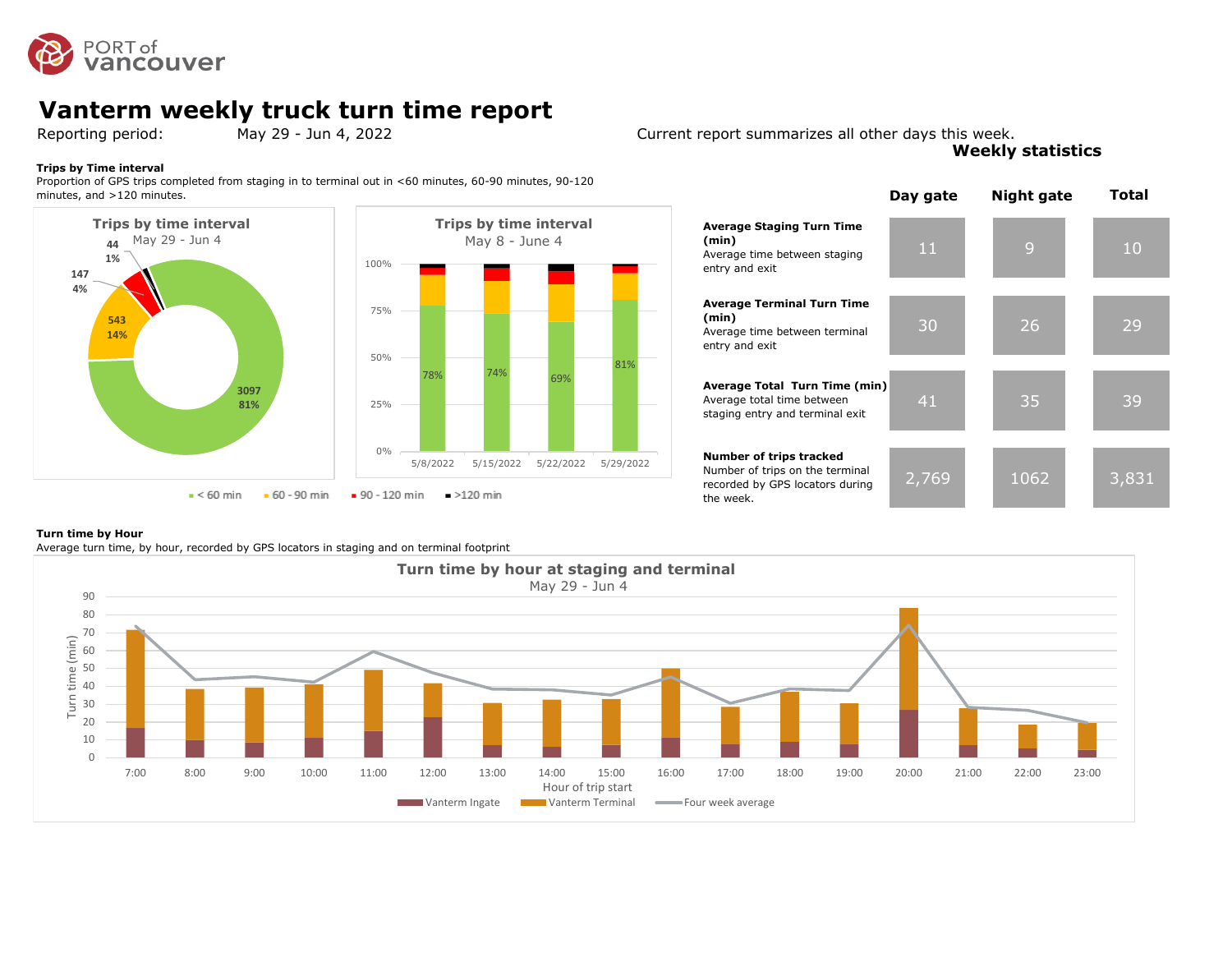



### **Vanterm weekly truck turn time report**

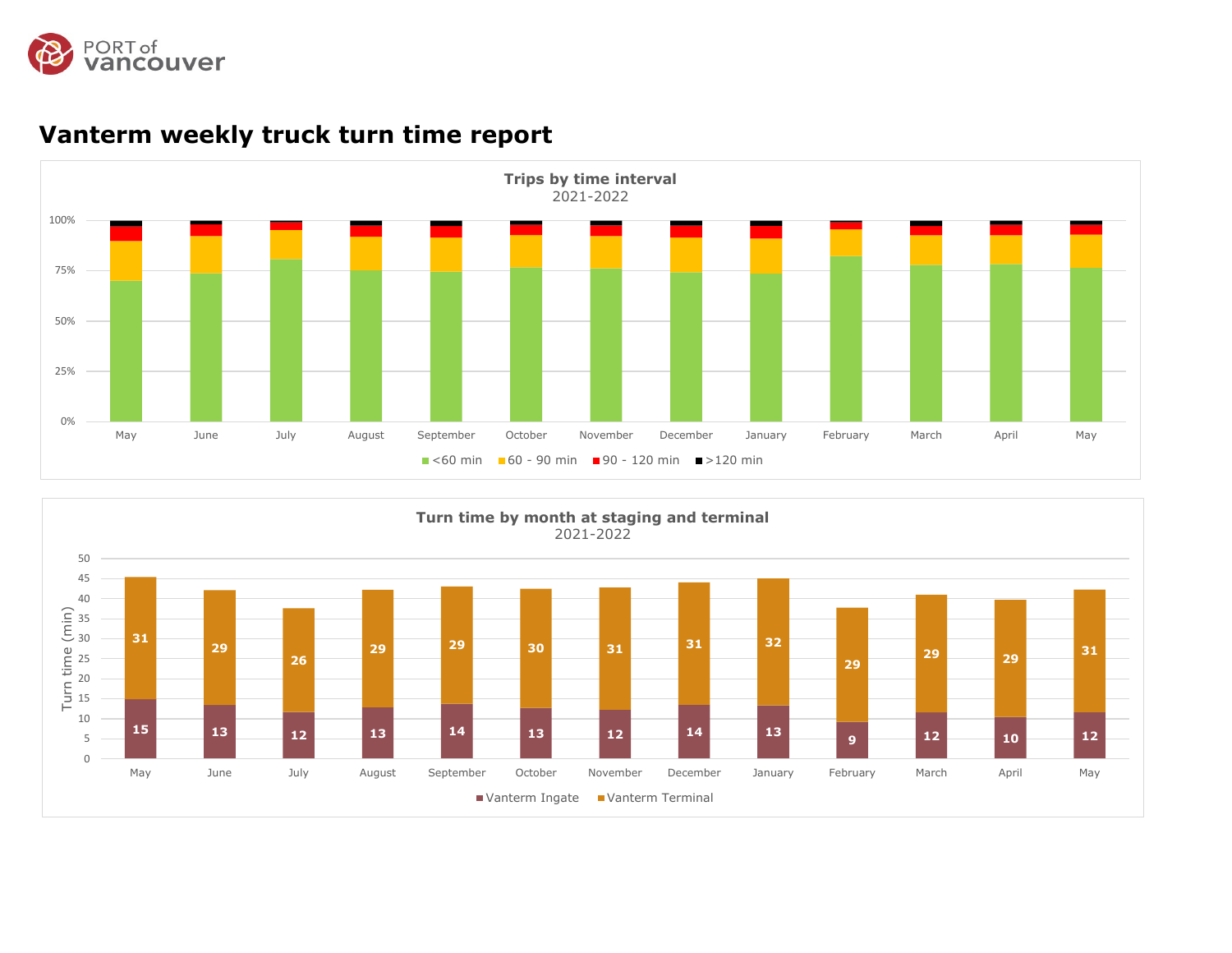

## **Centerm weekly truck turn time report**<br>Reporting period: May 29 - Jun 4, 2022

#### **Trips by Time interval**

Proportion of GPS trips completed from staging in to terminal out in <60 minutes, 60-90 minutes, 90-120 minutes, and >120 minutes.



#### Reporting period: May 29 - Jun 4, 2022 Current report summarizes all other days this week. **Weekly statistics**



#### **Turn time by Hour**

Average turn time, by hour, recorded by GPS locators in staging and on terminal footprint

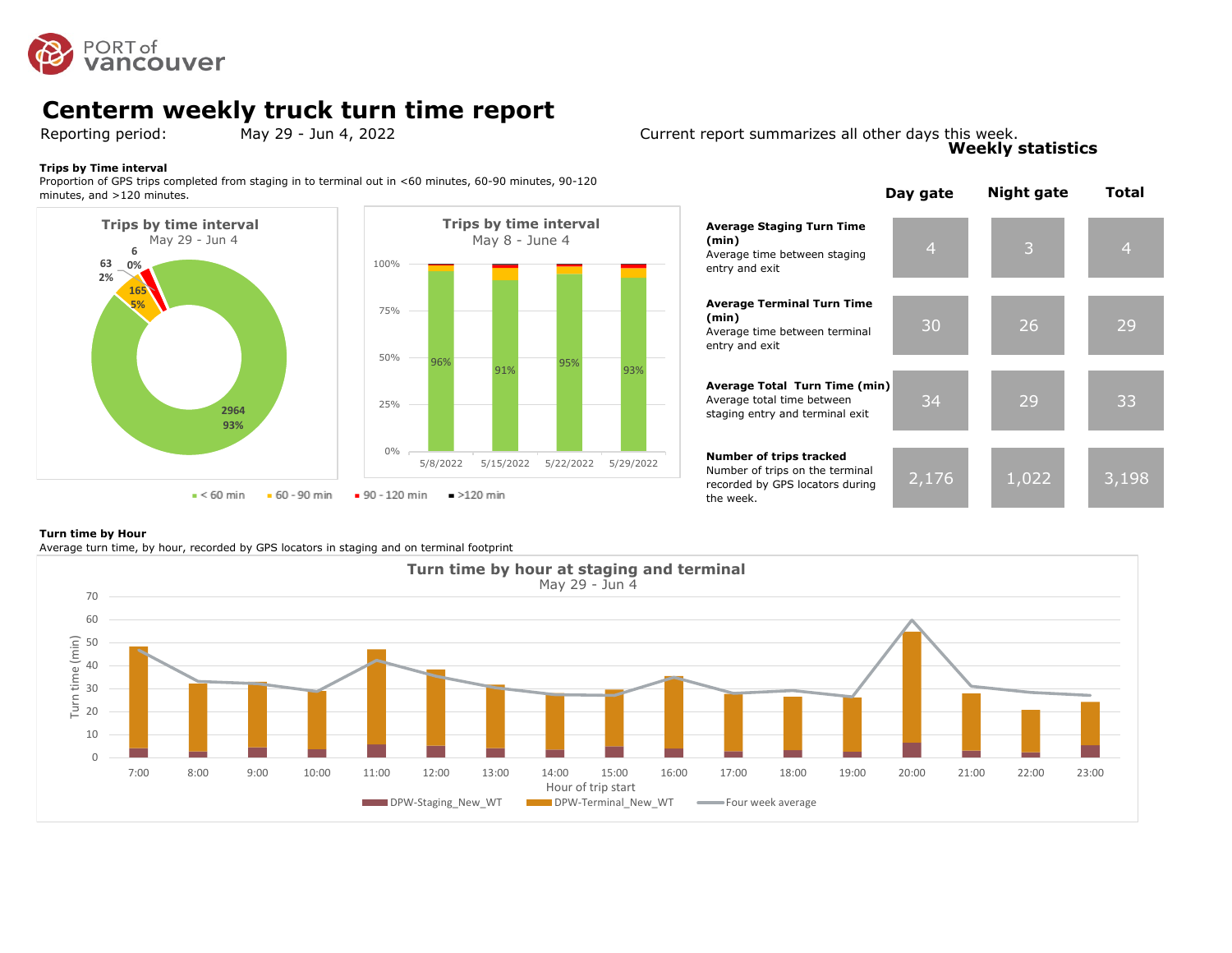



## **DPW-Vancouver weekly truck turn time report**

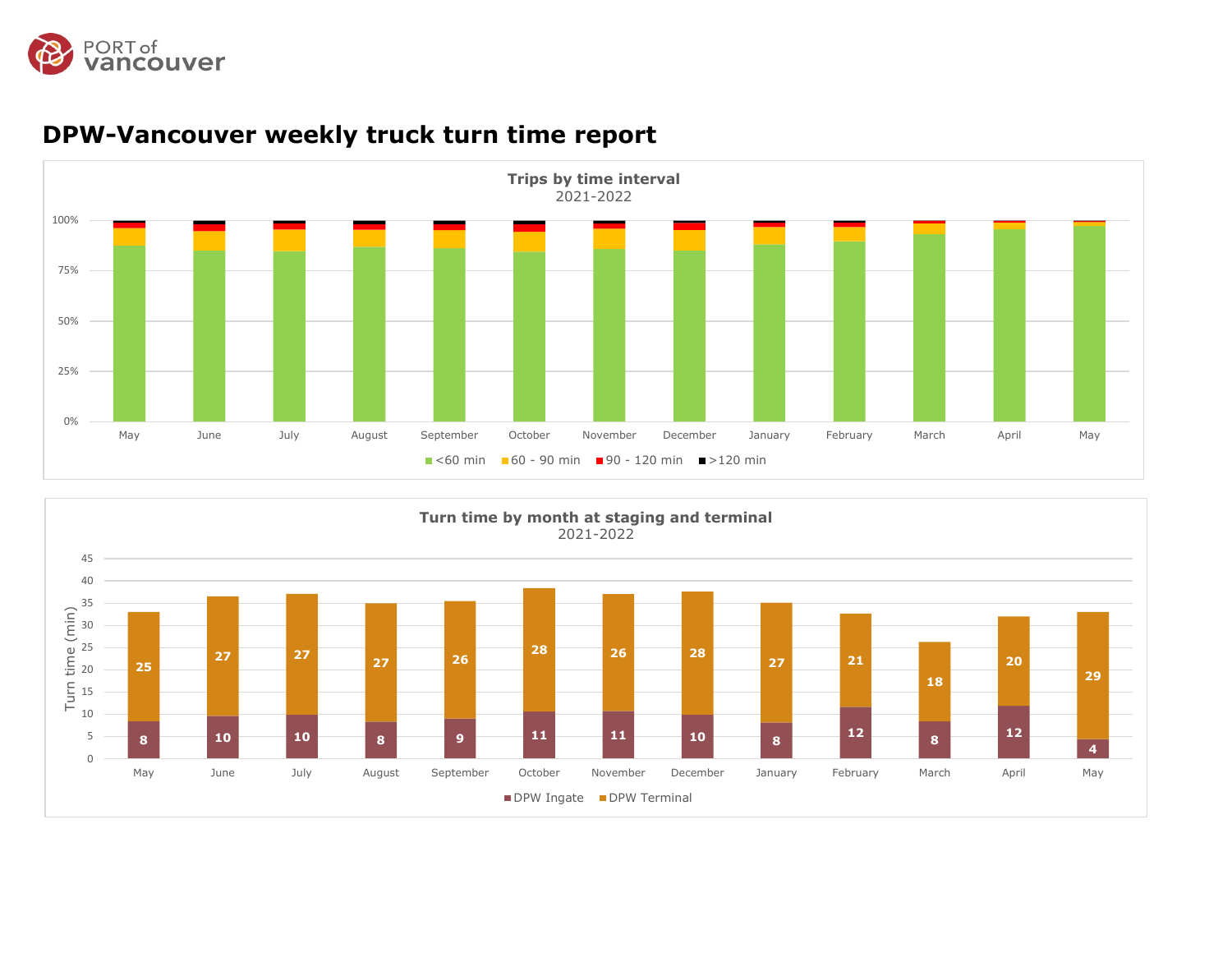

## **FSD weekly truck turn time report**<br>Reporting period: May 29 - Jun 4, 2022

#### **Trips by Time interval**

Proportion of GPS trips completed from staging in to terminal out in <60 minutes, 60-90 minutes, 90-120 minutes, and >120 minutes.



#### **Average Staging Turn Time (min)** Average time between staging entry and exit **Average Terminal Turn Time (min)** Average time between terminal entry and exit **Average Total Turn Time (min)** Average total time between staging entry and terminal exit **Number of trips tracked** Number of trips on the terminal recorded by GPS locators during 82% 88%

# 11 9 11 **Day gate Night gate Total**

| CHEY GHO CAIL                                                                                                     |       |     |       |
|-------------------------------------------------------------------------------------------------------------------|-------|-----|-------|
| <b>Average Terminal Turn Time</b><br>(min)<br>Average time between terminal<br>entry and exit                     | 21    | 17  | 19    |
| Average Total Turn Time (min)<br>Average total time between<br>staging entry and terminal exit                    | 32    | 26  | 30    |
| <b>Number of trips tracked</b><br>Number of trips on the terminal<br>recorded by GPS locators during<br>the week. | 1,875 | 754 | 2,629 |

#### **Turn time by Hour**

Average turn time, by hour, recorded by GPS locators in staging and on terminal footprint



Reporting period: May 29 - Jun 4, 2022 Current report summarizes all other days this week.

**Weekly statistics**